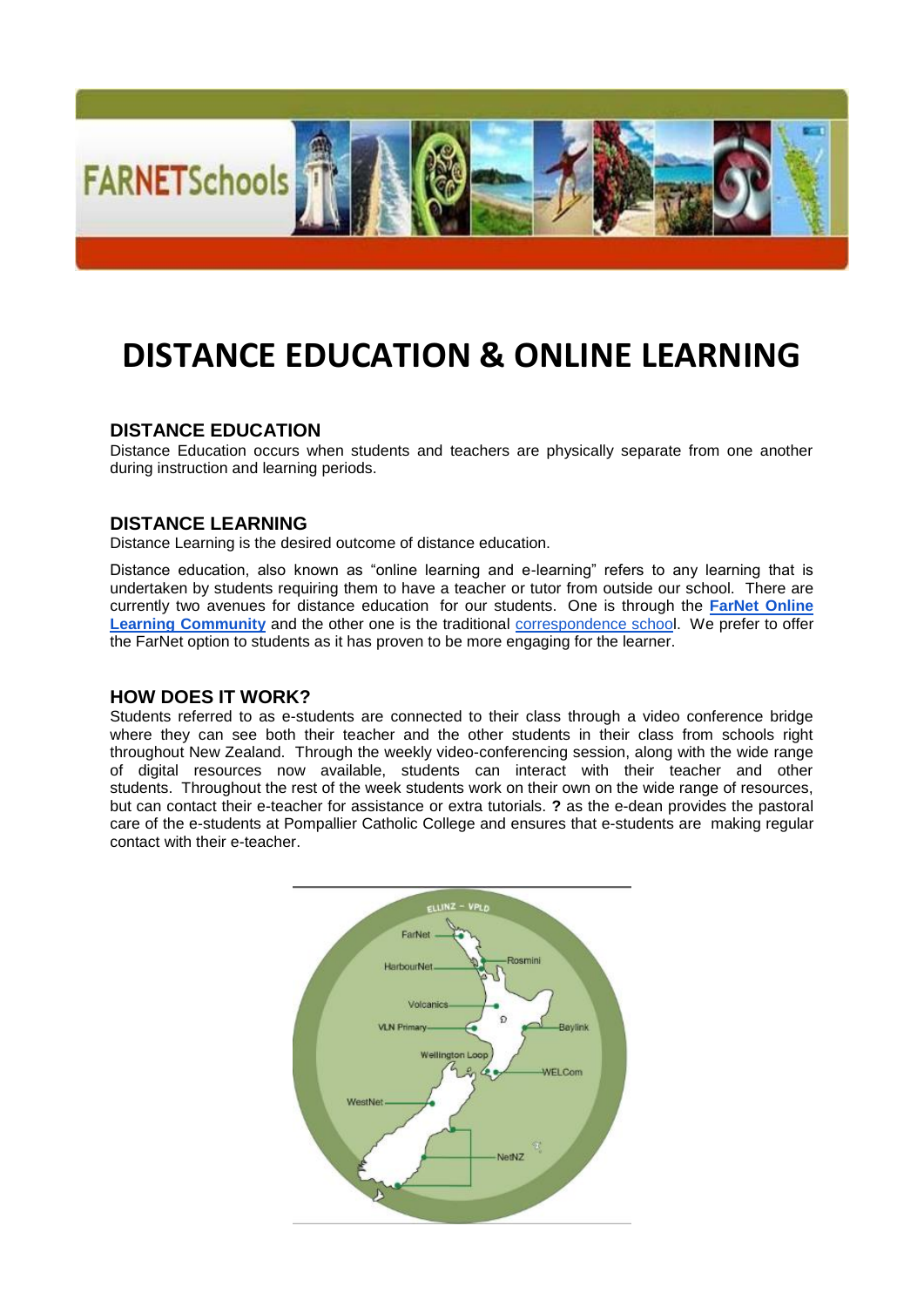FarNet belongs to the **New Zealand Virtual Learning Network Community (NZVLNC)** which means our students have access to qualified teachers in a wide range of curriculum areas from all over New Zealand.

## **COURSES OFFERED THROUGH DISTANCE EDUCATION**

There are a wide range of courses available. They can be found on the Learning Exchange on the Virtual Learning Network - [http://pol.vln.school.nz/.](http://pol.vln.school.nz/) The course outline and pre-requisites can be found here. The next step is to speak to the e-dean - Mrs Maria Chabera.

## **WHY DO WE NEED ONLINE LEARNING?**

Where we are able to, your child will have a teacher from our school, but to ensure that your child's learning needs are met, online learning is an excellent alternative.

# **SOME REASONS WHY YOUR CHILD MAY NEED TO LEARN THROUGH DISTANCE LEARNING:**

- 1. Small class numbers at our school in a subject
- 2. A subject is not offered at our school
- 3. There is no qualified teacher in that subject or level at our school
- 4. A timetable clash
- 5. Student Choice



## **WEEKLY VIDEO CONFERENCE CLASSES**

E-students will be scheduled in a weekly class with their teacher (e-teacher) where they will be able to see their teacher and the other students in that class through the use of video conferencing.

The e-teacher will provide an internet-based online environment where resources are made available, forums set up where discussions can take place, homework can be downloaded and assessments can be uploaded. Students will no longer need to wait for their resources to arrive in the mail.

Students will have this online class on their timetable, so they will have an option line where they will be required to work independently, or some supervision may be needed, depending on the student and school.

Students will need access to the internet and a device during this option line and the school will ensure this is made available. It is an advantage but not essential for students to have access to the internet after school hours.